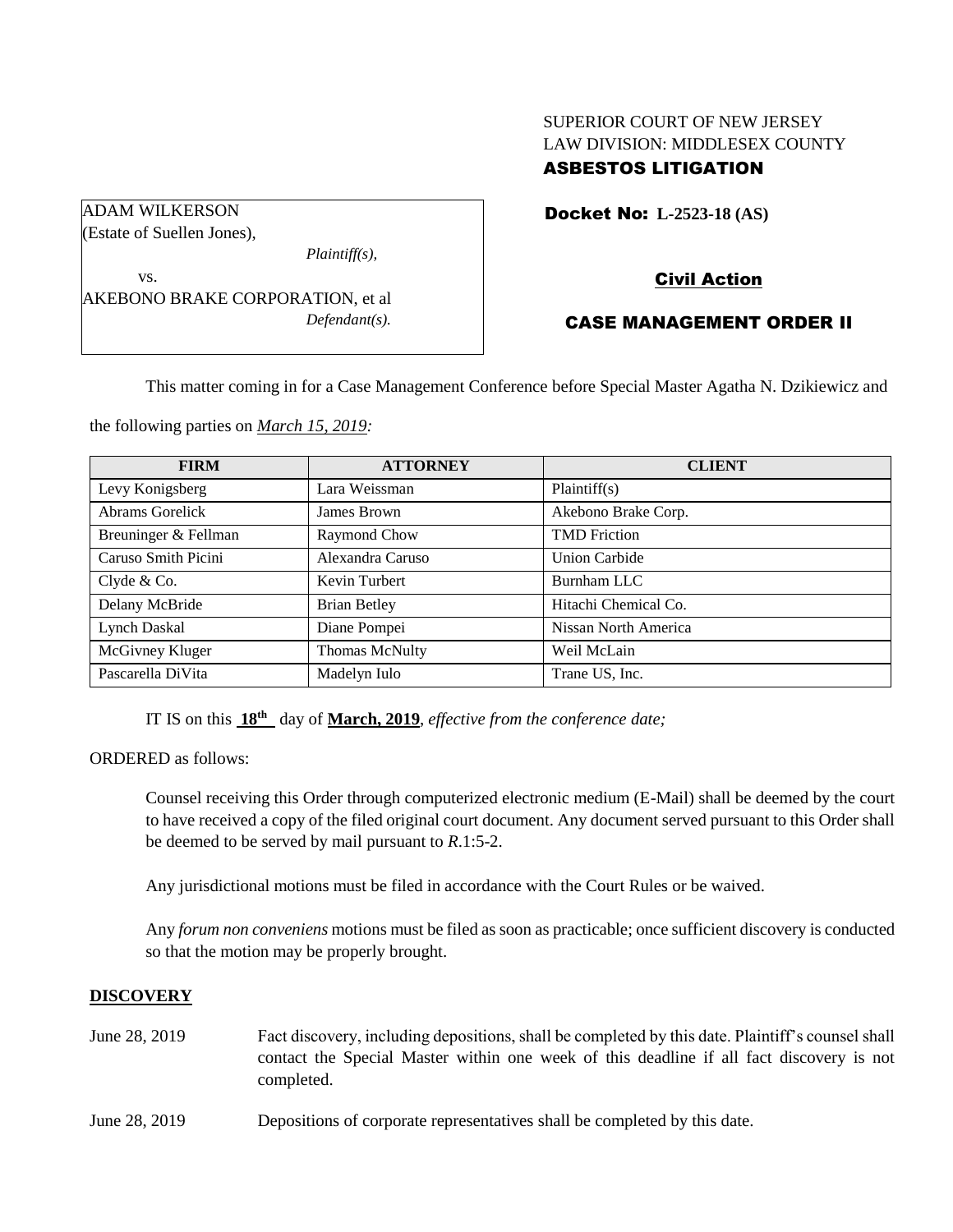## **EARLY SETTLEMENT**

November 8, 2019 Settlement demands shall be served on all counsel and the Special Master by this date.

## **MEDICAL EXPERT REPORT**

- August 30, 2019 Plaintiff shall serve medical expert reports by this date.
- August 30, 2019 Upon request by defense counsel, plaintiff is to arrange for the transfer of pathology specimens and x-rays, if any, by this date.
- October 31, 2019 Defendants shall identify its medical experts and serve medical reports, if any, by this date. In addition, defendants shall notify plaintiff's counsel (as well as all counsel of record) of a joinder in an expert medical defense by this date.

## **LIABILITY EXPERT REPORTS**

- August 30, 2019 Plaintiff shall identify its liability experts and serve liability expert reports by this date or waive any opportunity to rely on liability expert testimony.
- October 31, 2019 Defendants shall identify its liability experts and serve liability expert reports, if any, by this date or waive any opportunity to rely on liability expert testimony.

## **SUMMARY JUDGMENT MOTION PRACTICE**

- November 8, 2019 Plaintiff's counsel shall advise, in writing, of intent not to oppose motions by this date.
- November 22, 2019 Summary judgment motions shall be filed no later than this date.
- December 20, 2019 Last return date for summary judgment motions.

#### **ECONOMIST EXPERT REPORTS**

- August 30, 2019 Plaintiff shall identify its expert economists and serve expert economist report(s), if any, by this date or waive any opportunity to rely on economic expert testimony.
- October 31, 2019 Defendants shall identify its expert economists and serve expert economist report(s), if any, by this date or waive any opportunity to rely on economic expert testimony.

#### **EXPERT DEPOSITIONS**

January 31, 2020 Expert depositions shall be completed by this date. To the extent that plaintiff and defendant generic experts have been deposed before, the parties seeking that deposition in this case must file an application before the Special Master and demonstrate the necessity for that deposition. To the extent possible, documents requested in a deposition notice directed to an expert shall be produced three days in advance of the expert deposition. The expert shall not be required to produce documents that are readily accessible in the public domain.

 $\_$  ,  $\_$  ,  $\_$  ,  $\_$  ,  $\_$  ,  $\_$  ,  $\_$  ,  $\_$  ,  $\_$  ,  $\_$  ,  $\_$  ,  $\_$  ,  $\_$  ,  $\_$  ,  $\_$  ,  $\_$  ,  $\_$  ,  $\_$  ,  $\_$  ,  $\_$  ,  $\_$  ,  $\_$  ,  $\_$  ,  $\_$  ,  $\_$  ,  $\_$  ,  $\_$  ,  $\_$  ,  $\_$  ,  $\_$  ,  $\_$  ,  $\_$  ,  $\_$  ,  $\_$  ,  $\_$  ,  $\_$  ,  $\_$  ,